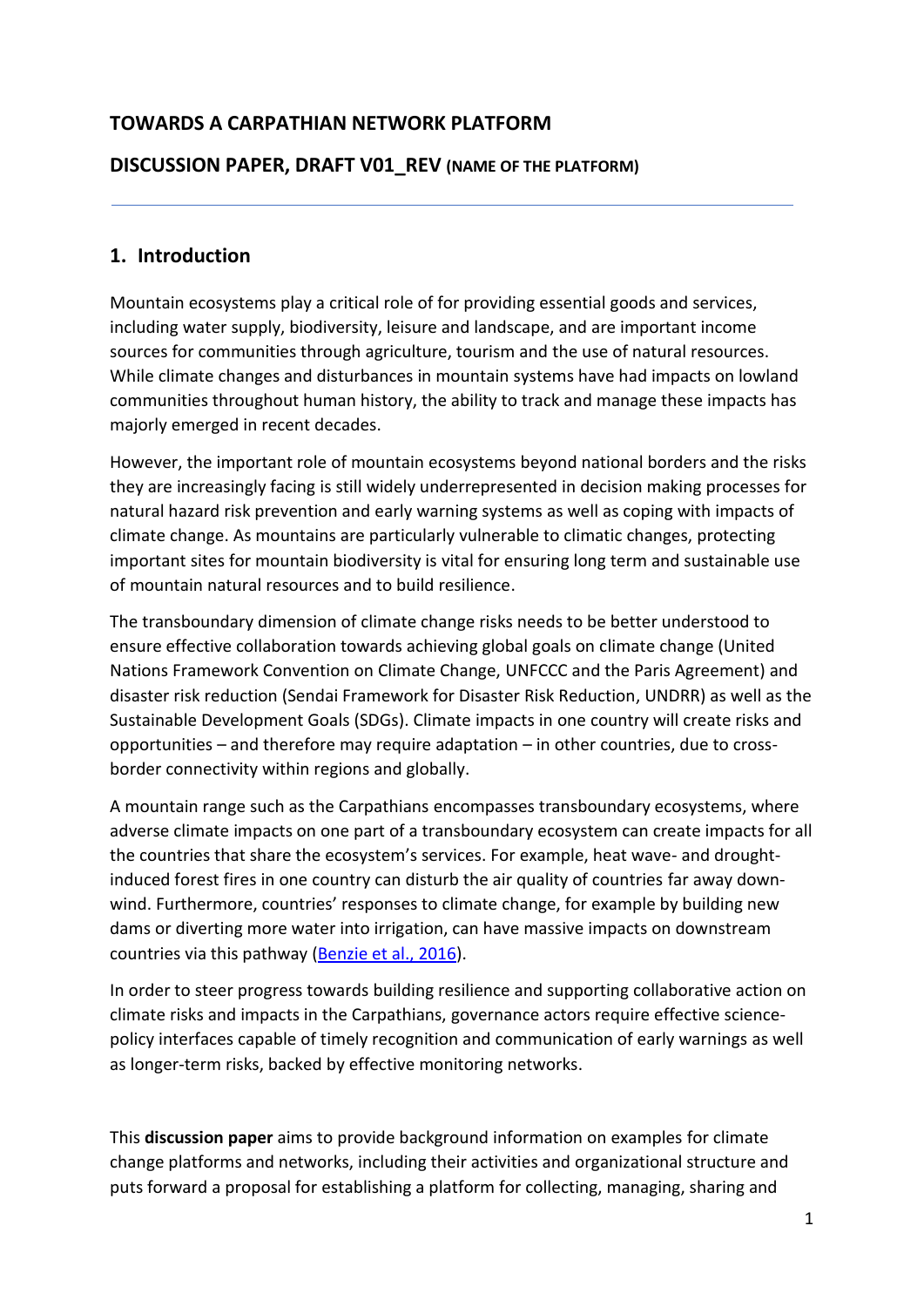disseminating information on climate change and its effects in the Carpathian region. The ultimate objective will be to create a viable arrangement governed by the Carpathian Convention and supported by / included into dedicated European or global projects while enjoying strong national and regional ownership. Partners benefit from being part of the platform for many reasons, including opportunities for networking, collaboration, knowledge-sharing, and the accessing of funding avenues.

A Carpathian Network Platform could be a forum that brings together diverse actors across the Carpathian space in order to collaborate on disaster risk reduction (DRR) and climate change adaptation (CCA) priorities. The platform thrives to create an enabling environment for DRR and CCA and aims to ensure that collaborating partners are efficiently equipped with the knowledge and resources they need to act on climate change risks.

The platform can build in particular on the predecessor projects CARPIVIA, CARPATCLIM and CARPATCC. The Carpathian Convention together with GRID-Arendal and Eurac Research has published in 2017 an "[Outlook on climate change adaptation in the Carpathian mountains](http://www.carpathianconvention.org/tl_files/carpathiancon/Downloads/02%20Activities/Climate%20Change/MP_Carpathians_lores.pdf)" (in the context of the Mountain Adaptation Outlook Series). Together with the Austrian University of Life Science (BOKU), work is underway to improve high resolution forecast of climate change effects on the local level in the Danube Carpathian region.

A dedicated section for climate change adaptation in the Carpathians has been created on the European Climate Adaptation Platform [Climate-ADAPT,](https://climate-adapt.eea.europa.eu/countries-regions/transnational-regions/carpathian-mountains/general) hosted and maintained by the European Environment Agency (EEA). The [Climate-ADAPT Strategy 2019-2021,](https://climate-adapt.eea.europa.eu/about/c-a-strategy-2019-2021-final-jan-2019-docx.pdf) adopted in January 2019, outlines various lines of activities relating to transboundary information:

- Enhancement of Climate-ADAPT case studies and adaptation options: The target is submitting to the Climate-ADAPT DB an average number of 10 case studies per year during 2019-2021, to fill the gaps and have an appropriate coverage in sectors and impacts, *considering also the geographical dimension*.
- Further development of Climate-ADAPT web content, including the section on 'Countries, Transnational regions and cities'
- Dissemination strategy: According with the results of the Climate-ADAPT evaluation, some specific user groups have not yet been sufficiently reached, i.e. sectoral experts and *users from eastern and central European countries*. To filling this need, the Dissemination Strategy has a focus in targeted dissemination action towards these specific groups.

# <span id="page-1-0"></span>**2. Purpose and goals of the proposed platform**

The last Conference of the Parties (COP5, 2017) adopted an amendment to the Carpathian Convention, the [new Article 12bis on Climate Change](http://www.carpathianconvention.org/text-of-the-convention.html) in order to emphasise the importance of the climate change issues in the Region. Parties are currently undergoing the ratification process of this amendment.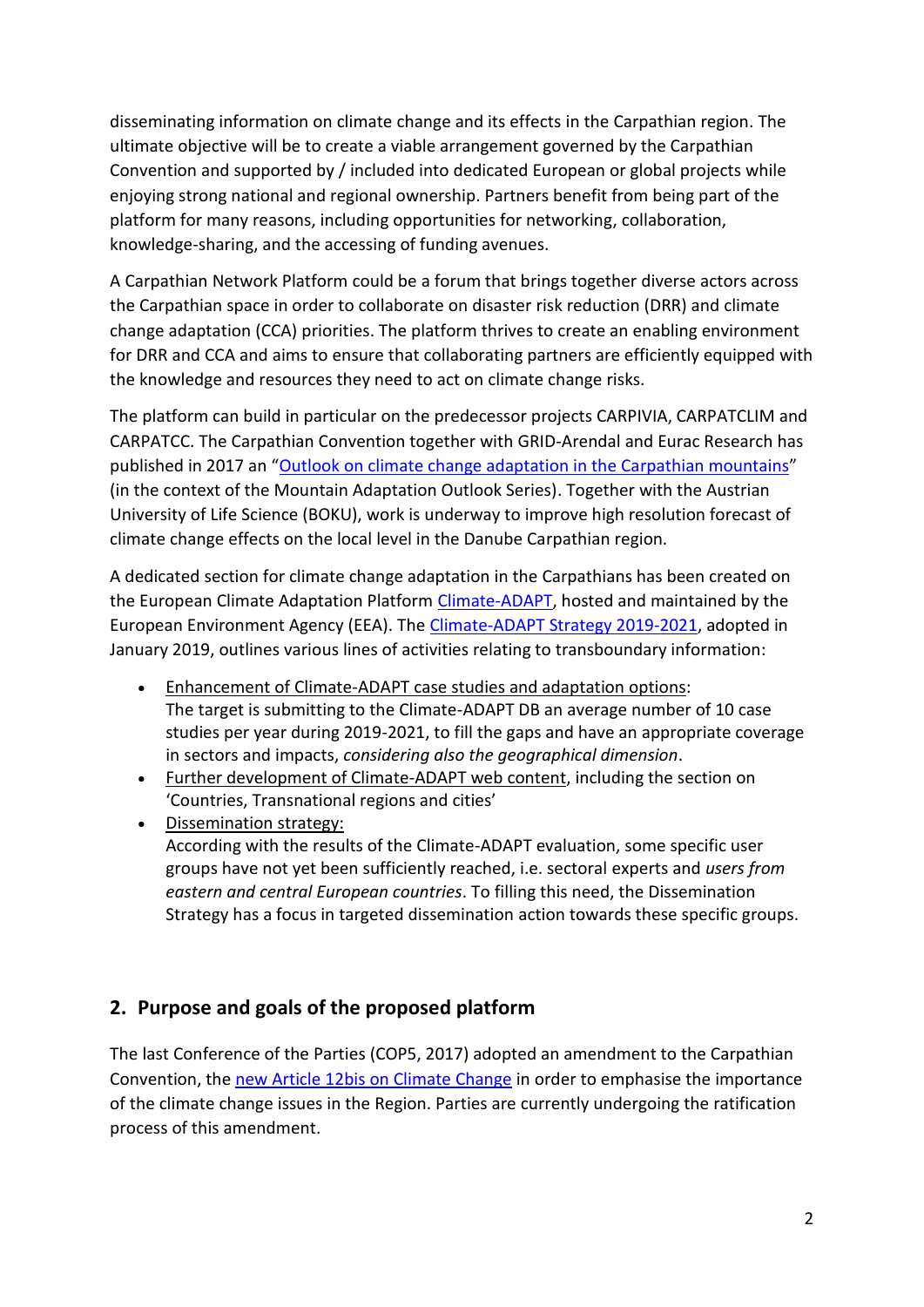Article 12bis on Climate Change highlights in lit.b that Parties to the Convention shall, inter alia, promote research and scientific cooperation, transnational cooperation, public participation and cooperation of all stakeholders.

Creating a **Carpathian Network Platform for climate change** would clearly support the implementation of the dedicated Article on climate change **towards the following goals**:

- Exploring common priority actions to strengthen regional cooperation in the Carpathians;
- Identifying possible areas of synergy between national and sub-national approaches to deliver more successful outcomes coping with climatic changes;
- Strengthening the networking of Parties to the Carpathian Convention through possibly exploring new mechanisms of cooperation and sharing experiences;
- Supporting participatory and decision-making processes to accelerate action for mutual concerns;
- Exploring further the policy, science and practice aspects that can help promote innovative approaches;
- Joining forces on funding opportunities and drawing the attention of donors towards the benefits of greater regional cooperation;
- Promoting climate research on both qualitative and quantitative levels and foster the application of its results.

The Carpathian Convention Working Group on Climate Change could act as a Steering Committee for the platform, overseeing and steering all activities and setting priorities. Partners of the platform should be nominated by the national focal points, considering the most relevant national institutions in each country working on climate change and disaster risk reduction. The [Science for the Carpathians Initiative](http://carpathianscience.org/) (S4C) could as an already established forum ensure scientific excellence.

# **3. Examples for climate change platforms and networks**

## VIRTUAL ALPINE OBSERVATORY:

Since 19 April 2012 the "Virtual Alpine Observatory" (VAO) has been operating as a network of European High Altitude Research Stations based in the Alps and similar mountain ranges, and now includes ten countries (Austria, Bulgaria, Czech Republic, France, Germany, Georgia, Italy, Norway, Slovenia and Switzerland). This cross-border and interdisciplinary cooperation has made it possible to address in great depth scientific problems relating to the atmosphere, biosphere, hydrosphere and cryosphere systems, and also the possible impact of environmental influences on health.

#### **Organisation**

The VAO thrives on the networking and consistent exchange between the partners and the respectively connected community of scientists and engineers. Another essential element of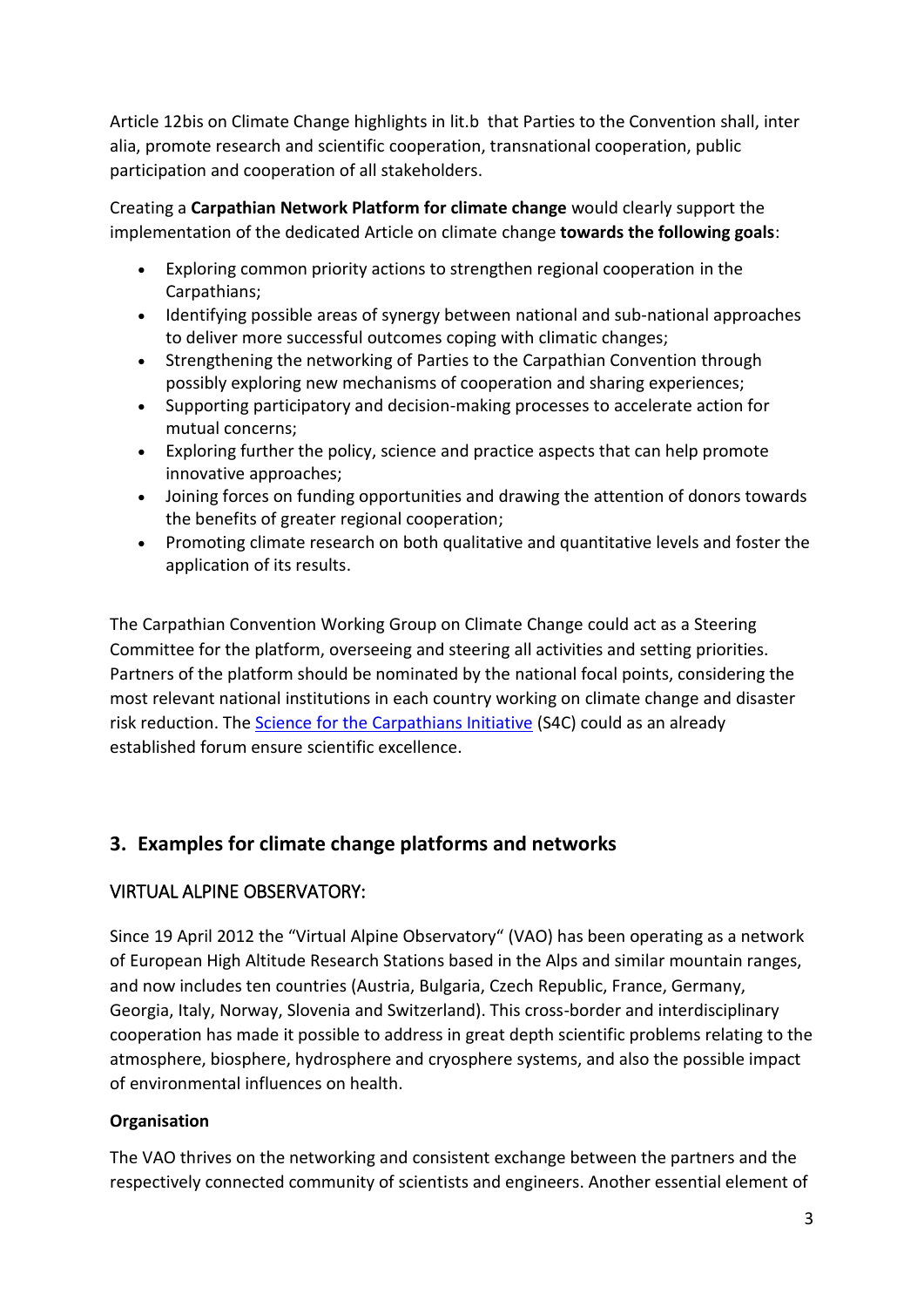the VAO is therefore the regular organisation of a "VAO Symposium" to share know-how and experiences, which also offers scientific and technical young talent a platform where they can network and present themselves.

The VAO is governed by a steering committee – the VOA Board – composed of representatives of the respective institutions in the partner countries. The steering committee normally meets once a year. The VAO-Board is supported by the VAO-Office. The VAO-Office especially represents a central contact point for scientists and stakeholders and performs tasks mainly in the fields of public relations, lobbying, fundraising and administration.

**Weblink**:<https://www.vao.bayern.de/index.htm>

### PYRENEES OBSERVATORY

The Pyrenees Observatory is a cross border initiative of territorial cooperation of the Working Community of the Pyrenees (CTP), launched in 2010 under the presidency of Midi-Pyrénées, regarding climate change. The members of the CTP, and therefore of the OPCC, are the Governments of Aragon, Nouvelle Aquitaine, Catalunya, Euskadi, Navarre, Occitanie and the Principality of Andorra. Since 2017 Aragon Region has the Presidency of the Working Community of the Pyrenees.

The Pyrenees Climate Change Observatory, OPCC, aims to monitor and understand the climate change phenomenon in the Pyrenees in order to help the territory adapt to its effects. Their vision is to be the reference platform of knowledge on adaptation to climate change in mountain ecosystems.

#### **Organisation**

Its operation is structured around a Technical Committee, a Coordination Committee and an Advisory Committee:

- The technical committee is composed by representatives of the 7 territories of the CTP, and has the function of guiding and setting priorities.
- The coordination committee is made up of the partners of the project and is responsible for coordinating and carrying out the operational part of the project.
- The advisory committee is made up of scientists and representatives of the relevant socioeconomic sectors in the Massif. Its purpose is to ensure scientific rigour and provide strategic guidance to the work of the OPCC.

**Weblink:** <https://www.opcc-ctp.org/en/contenido/presentation-opcc>

## ANDORRAN MOUNTAIN OBSERVATORY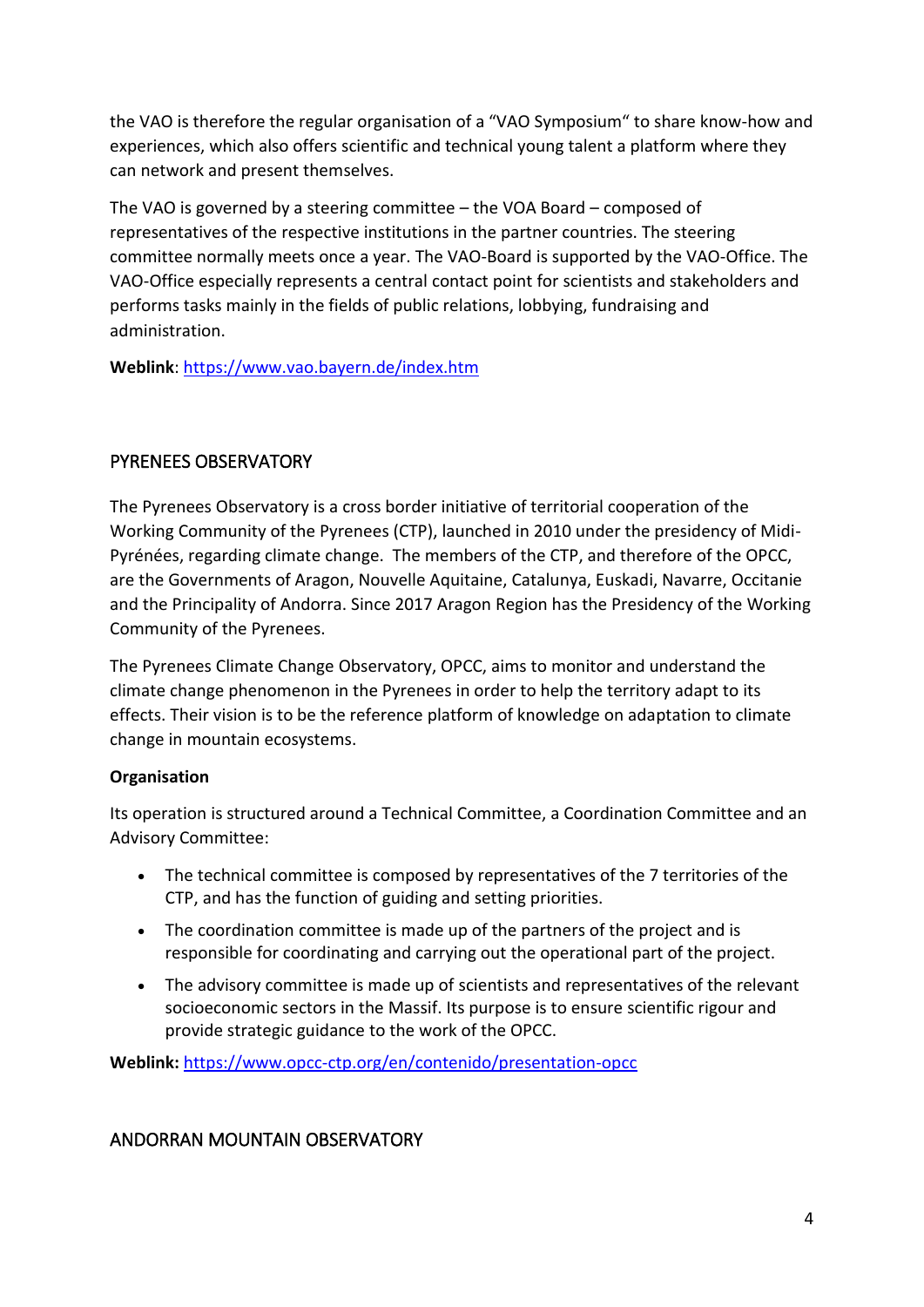The Andorran Mountain Observatory (Observatori de la Muntanya d'Andorra; OMA) is a project run by the Andorra Snow and Mountain Study Centre (CENMA), part of the Andorran Research Institute (IEA), whose aim is to monitor the evolution of physical and biotic elements in Andorra using scientific indicators of quality.

The aim of the OMA is to update continuously this easy-to-consult tool, which has been developed to provide different types of user – from students, professionals and administrative bodies, to members of productive sectors – with high-quality information that can facilitate decision-making processes.

The environmental indicators allow to:

- Understand the evolution of the landscape.
- Evaluate the efficiency of management methods.
- Analyse global and climate changes.
- Evaluate the effects of climate change.
- Evaluate the effects of global change.
- Evaluate the effect of particular impacts.
- Understand the evolution of natural hazards.

**Weblink:** <http://www.oma.ad/en/mountain-observatory>

#### SCIENTIFIC NETWORK FOR THE CAUCASUS MOUNTAIN REGION (SNC-MT)

Established in July 2014, the Scientific Network for the Caucasus Mountain Region (SNC-mt) is an open network of researchers and other stakeholders interested in disciplinary, interdisciplinary and transdisciplinary research on the Caucasus region and academic collaboration. SNC-mt seeks to improve research capacity for and within this region (Armenia, Azerbaijan, Georgia, Islamic Republic of Iran, Russian Federation, Turkey) and to link research to the needs of sustainable development and environmental protection. With their initiative, scientists from the Caucasus and from other countries exploring the Caucasus are following in the tradition of counterparts from mountain regions around the world, where scientific networks have emerged to promote and consolidate knowledge and understanding about a given mountain range and to help confront transnational challenges.

SNC-mt aims at promoting research collaboration that generates knowledge on mountains to support sustainable development; coordinating the development of a comprehensive research strategy for the Caucasus mountain region; strengthening research capacities and making the Caucasus more prominent in European and global contexts; exchanging knowledge and sharing best practices within the Caucasus and with other mountain regions; and strengthening the nexus between scientists, practitioners and decision-makers.

#### **Regional Research Agenda**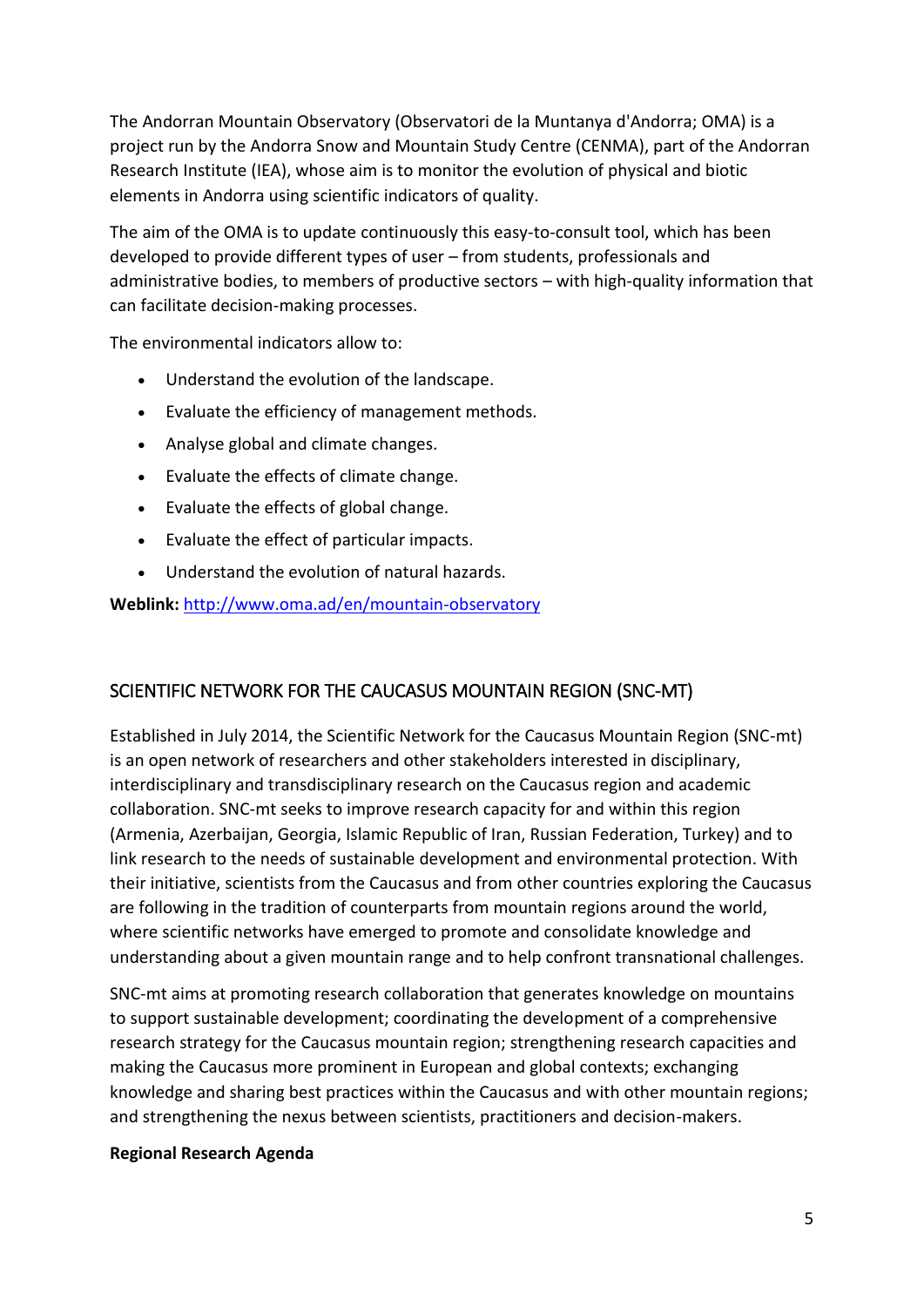Following the example of its counterpart in the Carpathians (Science for the Carpathians, S4C) one of the main priority activities of the SNC-mt is development of a Regional Research Agenda. The purpose of this activity is to establish a collaborative process for identifying the current state of knowledge in core issue areas related to sustainable mountain development in the Caucasus region, key challenges and opportunities, and priority gaps for scientific research and development.

The elaboration of the Caucasus Regional Research agenda became possible through the project "Supporting Sustainable Mountain Development in the Caucasus (Sustainable Caucasus)" funded by the Swiss National Science Foundation and the Swiss Agency for Development and Cooperation under the SCOPES Program.

**Weblink:** <http://caucasus-mt.net/en>

### THE CANADIAN MOUNTAIN NETWORK (CMN)

The Canadian Mountain Network (CMN) is an alliance of partners from universities, governments, Indigenous and non-Indigenous communities, not-for-profits, and businesses dedicated to the sustainability of mountain environments and communities across the country and around the world.

CMN was established in January 2016 to collaboratively address the diverse challenges facing mountain regions by harnessing existing capacities and seeking new research relationships between Indigenous and non-Indigenous researchers and communities. Our aim is for CMN to become a national and global leader in inclusive, co-designed, interdisciplinary mountain-research that recognizes the interconnectedness in mountain systems between the environment, economy, and society, and encourages an integrated approach for long-term sustainability that serves the needs of mountain communities.

**Weblink:** <http://canadianmountainnetwork.ca/>

## NETWORK FOR RESEARCH ON MOUNTAIN ENVIRONMENTS OF LATIN AMERICA AND THE CARIBBEAN (LACARMOREN) [*NOT YET ESTABLISHED!*]

Mountain Specialist Group Researchers and other professionals from Brazil, Mexico, Chile, Ecuador, Colombia, and Argentina participating in the Mountains 2018 International Conference held in Nova Friburgo (Dec 2018), agreed, supporting the Charter of Nova Friburgo, to establish the Network for Research on Mountain Environments of Latin America and the Caribbean (LACARMOREN). This network will be linked to the Mountain Partnership, which has offered to provide support at different levels, including communication, engaging with other organizations, and fund-raising. LACARMOREN will definitely include research in Mountain Protected Areas of the hemisphere, so will link with IUCN WCPA Mountain group as well as Mountain Research Initiative (MRI).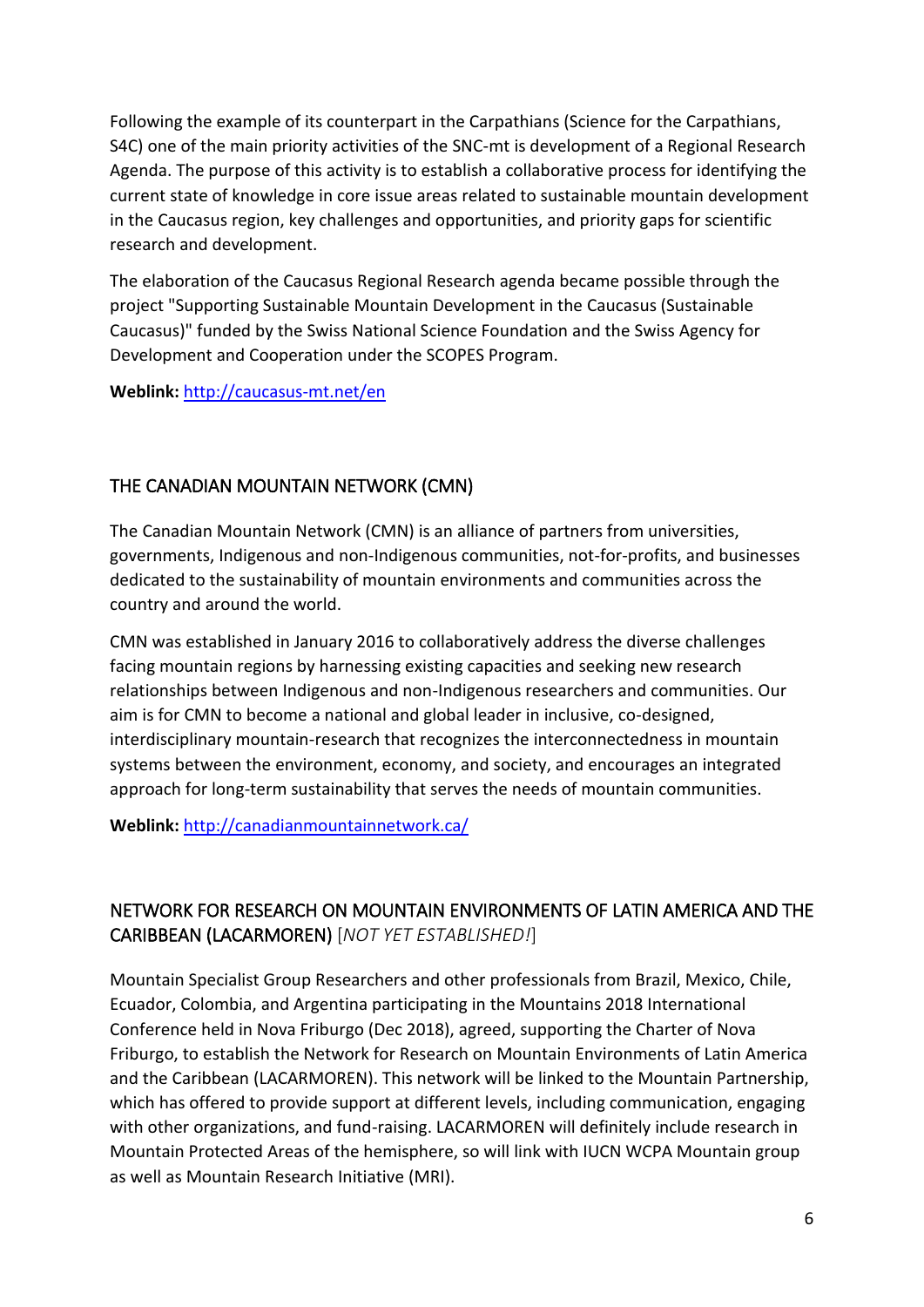## PARTNERSHIP FOR ENVIRONMENT AND DISASTER RISK REDUCTION (PEDRR)

The Partnership for Environment and Disaster Risk Reduction (PEDRR) is a global partnership comprised of UN agencies, international and regional NGOs as well as specialist institutes that collectively aim to influence policy, enhance implementation and better coordinate efforts in environmental management for disaster risk reduction, climate change adaptation and sustainable livelihoods. It promotes ecosystems management as the key strategy to reduce disaster risk, increase local resilience and adapt to a changing climate.

#### **Activities:**

- Advocacy: PEDRR raises awareness of the role of ecosystems in disaster risk reduction and promotes innovative natural resource management approaches, such as integrated flood management, for risk management. It provides technical expertise to influence global and national policies and to support the ISDR system.
- Capacity development: PEDRR seeks to enhance knowledge and skills, particularly at the national level, in applying ecosystem management solutions for disaster risk reduction and climate change adaptation and mainstream these approaches in national and local development planning.
- Exchange of knowledge and practices: Drawing from science, practitioners' experience and indigenous knowledge systems, PEDRR pulls together cutting-edge research and field-based examples that demonstrate ecosystems-based approaches to disaster risk reduction and adaptation.
- Networking: PEDRR promotes partnerships at global, regional and national levels and fosters collaboration between the environmental science and development communities.

#### **Organisation**:

The PEDRR Secretariat is hosted at the Post-Conflict and Disaster Management Branch (PCDMB) of the United Nations Environment Program in Geneva, Switzerland. The Secretariat is supported by UN Environment/PCDMB and a rotating pool of interns, who are involved in PEDRR's social media, website, weekly newsletter, and other communication assignments.

#### **Weblink**:<http://pedrr.org/>

## CLIMATE CHANGE CENTRE AUSTRIA (CCCA)

The Climate Change Centre Austria (CCCA) is a network supported by Austria's most important institutions concerned with work on climate change. It has been founded as a non-profit association in 2011 for promoting climate research and climate impact research and fostering collaboration in and among those fields. The CCCA does not actively conduct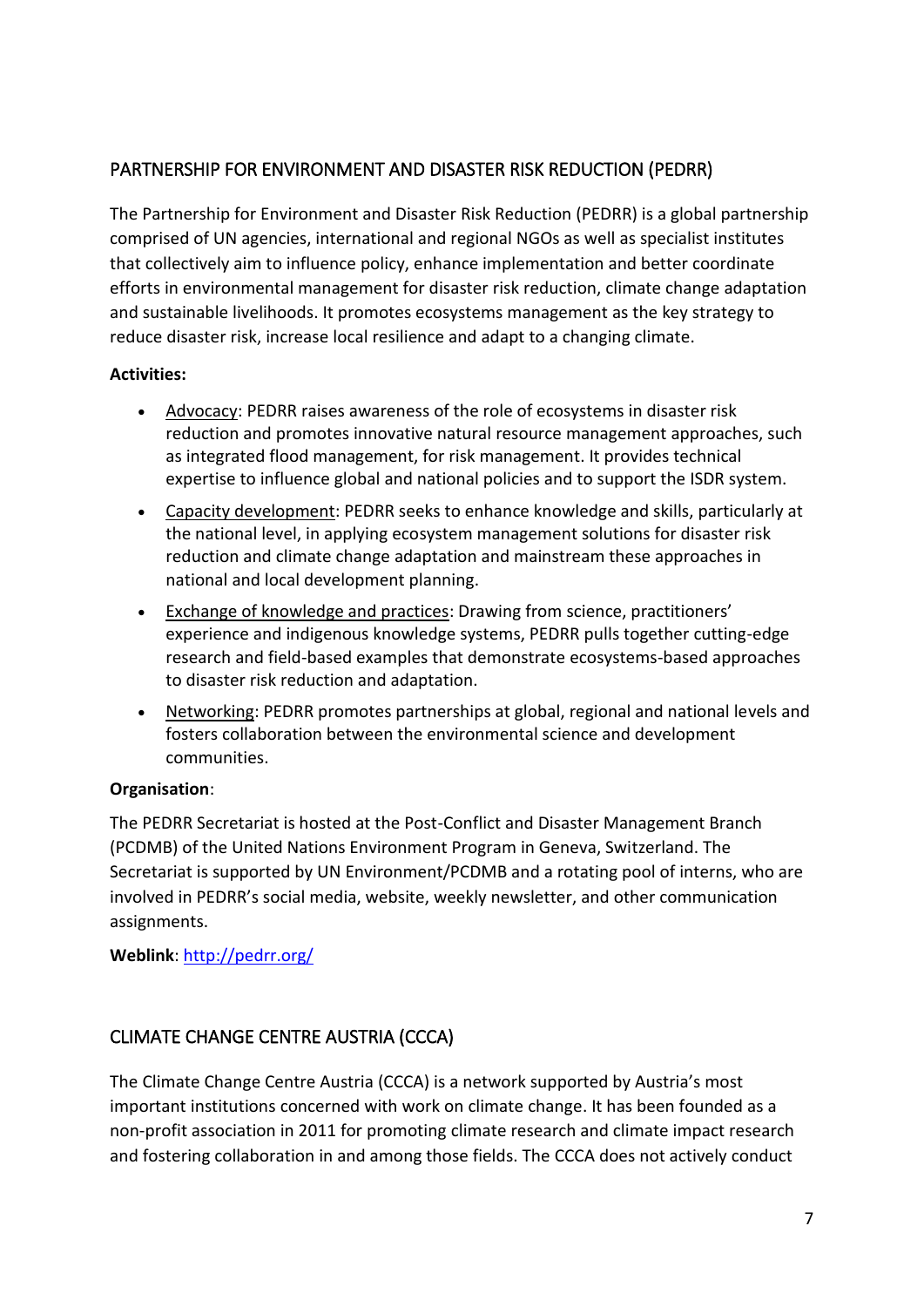research but sees itself as a collaborative network to coordinate Austrian activities on climate change.

#### **Activities:**

The association's purpose and specific goals are:

### To strengthen Austrian climate research

- Improving the coherence of climate research in Austria
- Increasing the efficiency of climate research (networking, synergies)
- Creating a culture of high-quality research
- Increasing visibility of climate research and understanding of relevance
- Facilitating cooperation with other relevant areas of research

### Facilitate the education of a new generation of researchers and supporting knowledge transfer

- Facilitating the education of young scientists
- Promotion of the Young Scientists working group

#### To support science transfer

- networking workshops
- newsletter
- intelligible publications
- organise and hold scientific conferences and workshops (such as the Austrian Climate Day)

#### To advise politics and society

- Provision of the scientific basis for climate policies on national, EU and international levels
- Provision of target-group orientated education on questions of climate change for various actors in society

## **Organisation:**

The CCCA Management Board elected by the General Assembly of CCCA members steers the activities of the network and provides guidance to the operational units.

#### CCCA operational units

- CCCA-Coordination Office
	- o Supports all CCCA-bodies in administrative and content-related matters as well as its strategic activities
	- $\circ$  Responsible for Annual Austrian Climate Convention ("Austrian Climate Day"), CCCA working groups
- CCCA-Service Centre
	- o Functions as neutral knowledge broker within the network
	- o Clearing point for thematic inquiries from science, administration, industry and general public
	- o Facilitates the dissemination of information and coordinates this process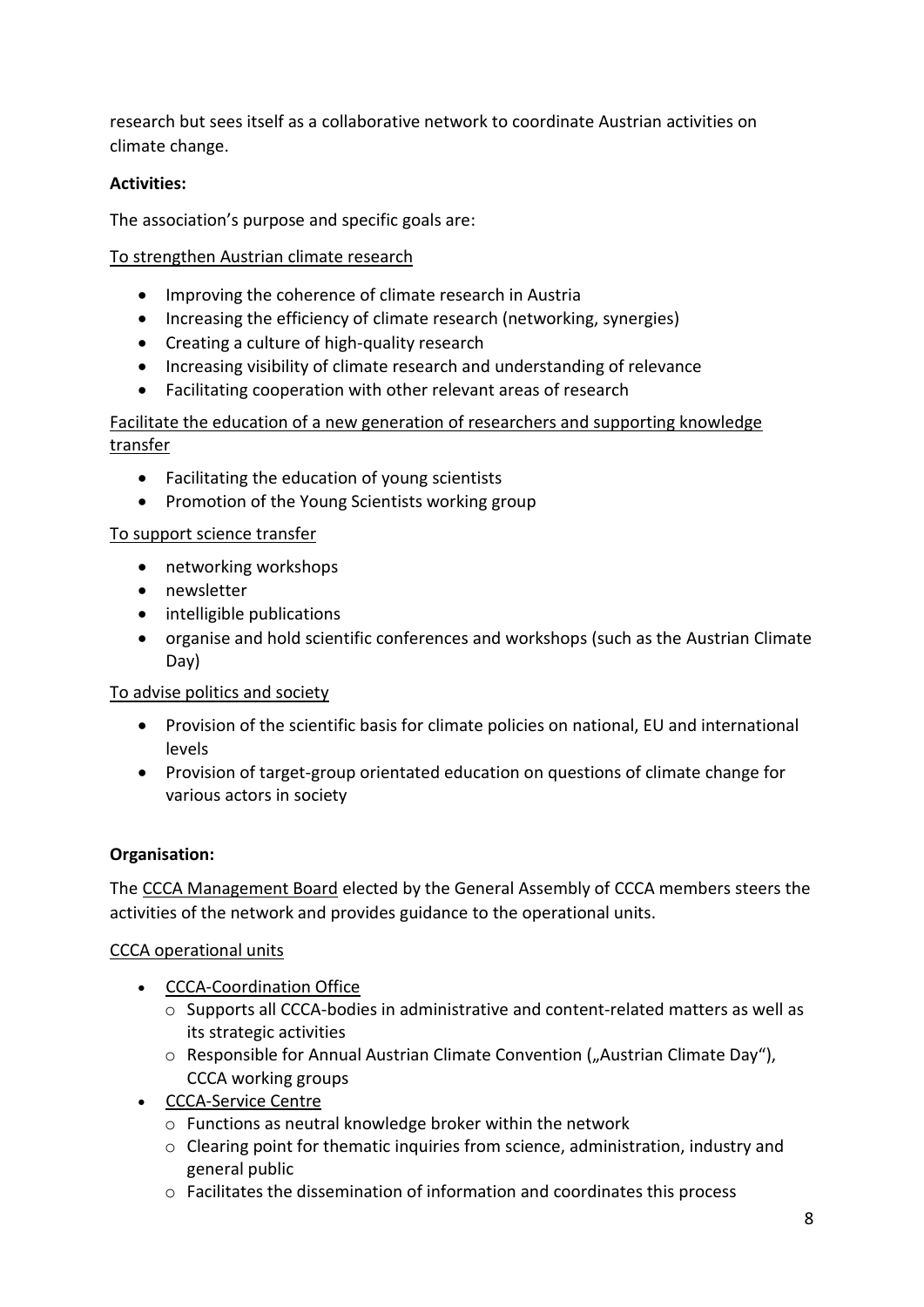- CCCA-Data Centre
	- o Provides central national archive for relevant climate data and information

The CCCA currently has 21 full members and four sponsoring members.

**Weblink**:<https://ccca.ac.at/en/homepage>

# **4. Potential funding for creating a Carpathian Network Platform for climate change**

EU funding remains likely to be the main financing source for transnational collaboration on climate change, in particular the South-East Europe Transnational Cooperation Programme, which includes all Carpathian countries (incl. non-EU Member States). Other important EU programmes are ESPON, HORIZON 2020 and LIFE, which support environmental, nature conservation and climate action projects*.* Likewise, the EEA and Norway Grants serve as opportunities for regional cooperation in the Carpathians.

For the EU Regional Development and Cohesion Policy beyond 2020, the European Commission proposes a New Framework with five investment priorities, including a **Greener, carbon free Europe, implementing the Paris Agreement and investing in energy transition, renewables and the fight against climate change.** For the upcoming programming period under the EU Multiannual Financial Multiannual financial framework for 2021-2027 negotiations are underway, aiming for an agreement before the end of the year 2019.

The June 2019 European Council adopted the EU's Strategic Agenda 2019-2024. It is intended to guide the work of the Institutions in the next five years, focusing on four main priority areas:

- 1. Protecting citizens and freedoms
- 2. Developing a strong and vibrant economic base
- **3. Building a climate-neutral, green, fair and social Europe**
- 4. Promoting European interests and values on the global stage.

The October Environment Council will have a policy debate on the EU's strategic long-term vision for a climate neutral economy as well as preparing conclusions on the preparations of the UNFCCC COP 25. In December the European Council shall provide guidance on the EU's long-term strategy since the EU, under the Paris Agreement, is to submit its long-term strategy for greenhouse gas emission reductions to the United Nations Framework Convention on Climate Change (UNFCCC) by 2020. This shall be followed in early 2020 by adopting the EU 2050 long-term strategy.

Further in preparing the new programming period for cohesion 2020+ the EU Strategy For The Danube Region (EUSDR) is revising its Action Plan. Based on a series of consolidated inputs by all actors of the Strategy, the European Commission will use the consolidated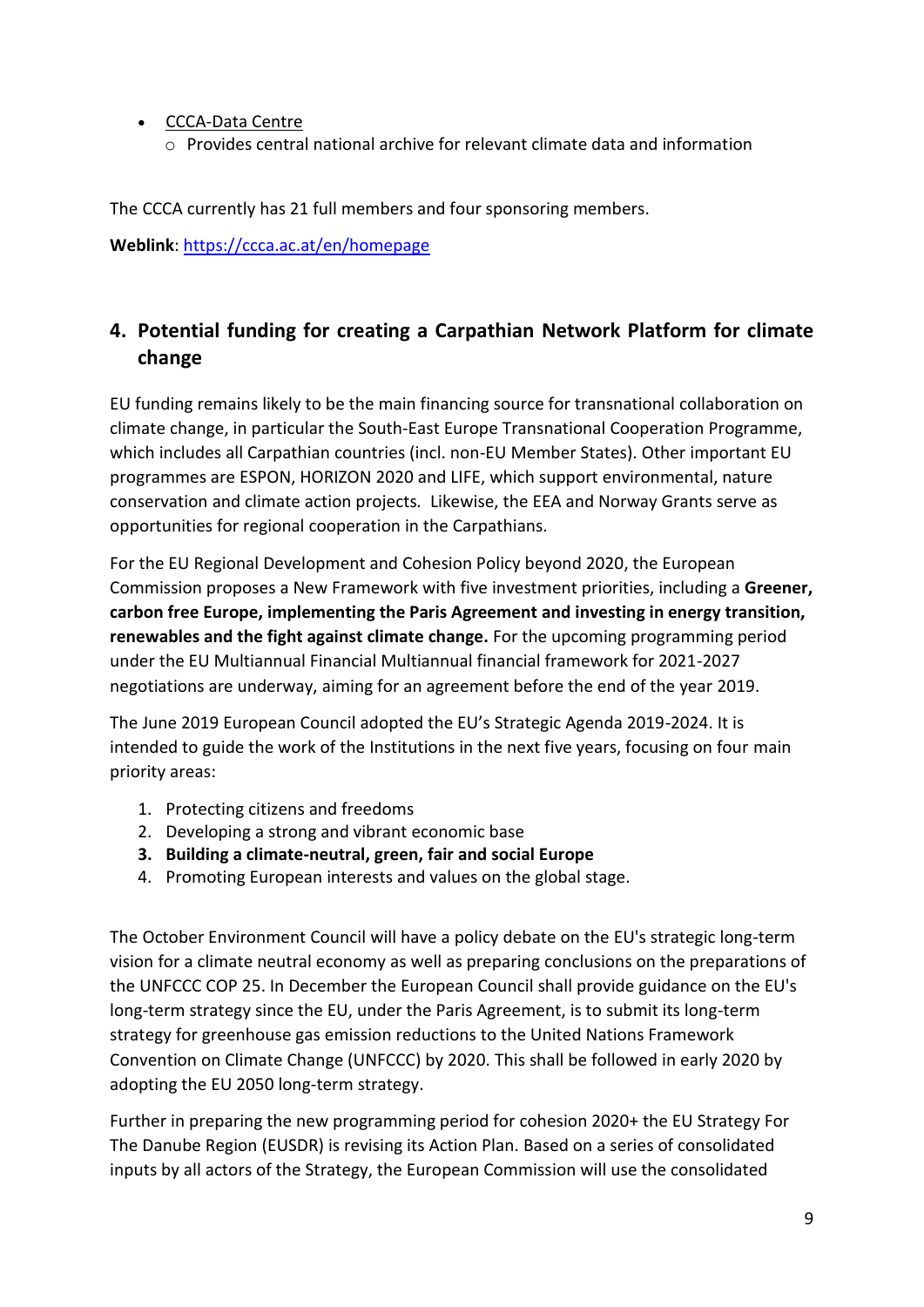proposal to draft the New Action Plan which prospectively shall be endorsed by the Ministers of the Danube Region in October 2019.

It will be up to the EU Member States and the European Council in the forthcoming months to reiterate the importance of transboundary collaboration on climate change concerns and with this secure sufficient funding sources within the next MFF budget lines.

For the current funding period, one specific H2020 call offers an opportunity to engage for the proposed Carpathian platform:

# HORIZON 2020 FRAMEWORK PROGRAMME (H2020) CALL: TOWARDS A COMPREHENSIVE EUROPEAN MOUNTAIN RESEARCH STRATEGY (ID: LC-CLA-23-2020)

#### **Topic description:**

#### Specific Challenge:

European mountain regions play a central role for the well-being of many highly populated European regions for instance for water and energy supply, weather regimes, recreation and tourism. European mountain regions are home to a high degree of biodiversity, including many endemic species that occur nowhere else. However, mountain regions are expected to react far more sensitively to global change than other parts of the world. Therefore, research on sustainability of these regions is important not only for the population living there and the many tourists visiting them (e.g. 150 Millions/year for the Alps) but for a significant part of Europe's population. European countries operate excellent research infrastructures in mountain regions and are leading in many fields concerning climate, ecosystems, life in extreme environments, pollution monitoring and other aspects. Making the most efficient use of these resources and the latest scientific developments for addressing the abovementioned challenges, while contributing to climate change mitigation efforts targeted at this specific ecosystem, requires a high degree of coordination within Europe and beyond. **Hence, a prominent challenge for this topic is to support and coordinate research and innovation to advance the understanding of current changes in mountain areas derived from climate changes, the synergies with other human–related forcing, the prediction of potential changes in these regions, and to foster observations for a sound monitoring of the regions.**

#### Scope:

The action should coordinate and support mountain regions research in Europe and develop a comprehensive European Mountain Research Strategy building on existing European activities. This strategy should aim to support the development of services necessary for the adaption to climate change and the improvement and extension of observations, in particular in-situ ones, for the monitoring of the mountain regions**. In line**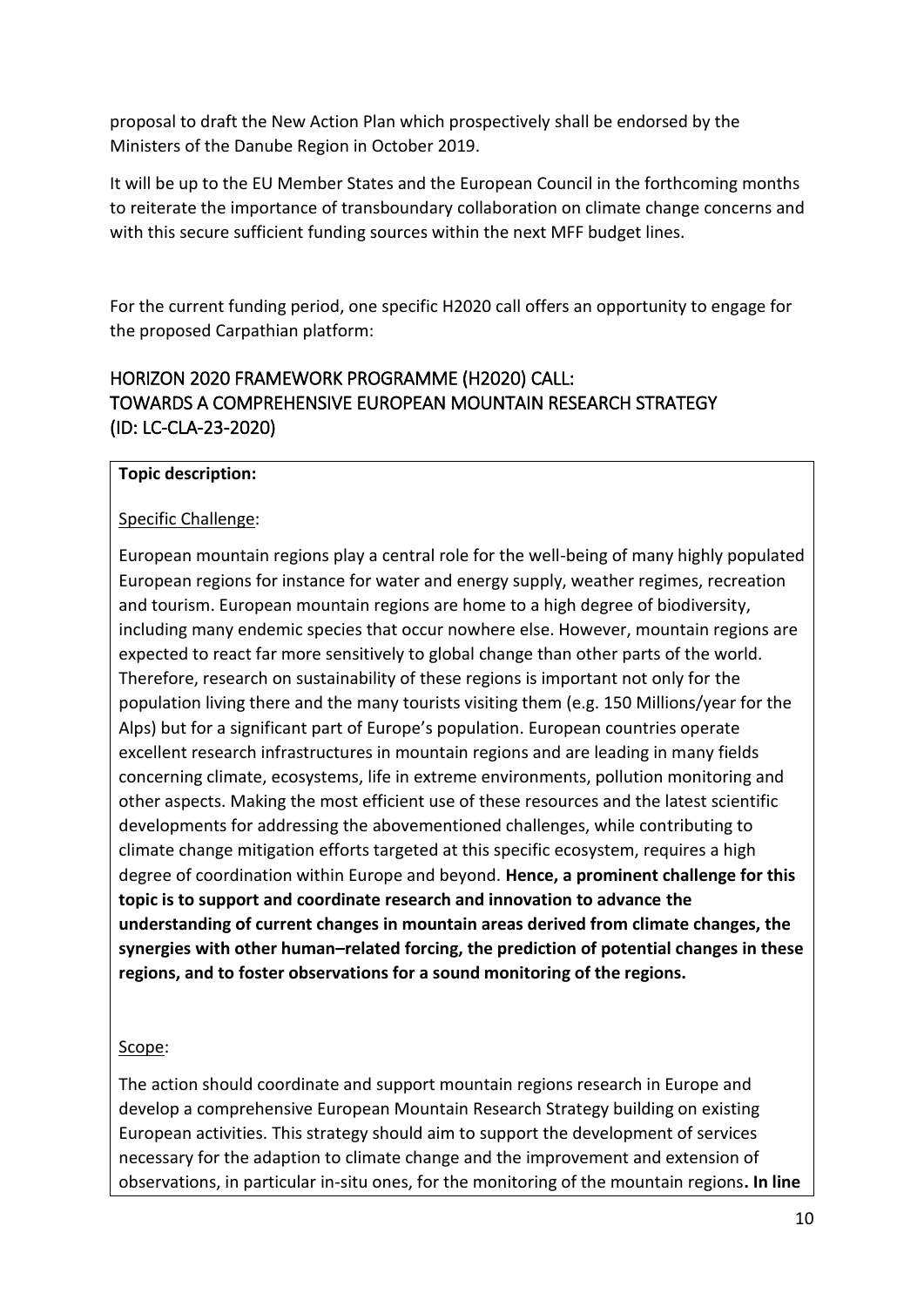**with Responsible Research and Innovation (RRI), citizens, civil society organisations and other relevant stakeholders should be involved in the co-design of the research strategy. This initiative strives for enhanced coordination with international research organisations and programmes related to mountain regions research (e.g. WMO, ESA, GEO, NEMOR and JPI 'Climate') as well as with relevant operational services including Copernicus. This action should support the implementation of the EU Strategy for the Alpine Region – EUSALP [\(https://www.alpine-region.eu/\)](https://www.alpine-region.eu/) and the GEO global Network for Observation and information in Mountain Environment – GEO-GNOME [\(http://earthobservations.org/geoss\\_wp.php\)](http://earthobservations.org/geoss_wp.php), and take advantage of other regional and thematic networks initiatives that are being developed in Europe.**

In line with the strategy for EU international cooperation in research and innovation (COM(2012)497), international cooperation is encouraged, in particular with countries such as Canada, China, India, Russia, United States, and Latin American countries.

The Commission considers **that proposals requesting a contribution from the EU in the range of EUR 1.5 million** would allow this specific challenge to be addressed appropriately. Nonetheless, this does not preclude submission and selection of proposals requesting other amounts.

#### Expected Impact:

The project results are expected to contribute to:

- substantially raising the scale and ambition of inter-disciplinary mountain regions research policy in Europe;
- improved coherent and efficient use of European resources for mountain research;
- significant extension of the Copernicus and EuroGEOSS services and products to the mountain regions;
- step change in the domain of open data access, quality control and interoperability for mountain region monitoring and adapting to climate change.

This call appears to be a unique opportunity to incorporate the idea of establishing a Carpathian platform with the scope and goals as suggested under chapter [2](#page-1-0) of this paper. Participating in the call provides a concrete window of opportunity not only to embed collaboration on DRR and climate change in the Carpathians into a European Mountain Research Agenda, but also to secure necessary funding for setting up a suitable structure for the platform.

The Carpathian Convention has a [Memorandum of Understanding](http://carpathianscience.org/downloads/20120530_MoU_CC_S4C.pdf) with the [Science for the](http://carpathianscience.org/)  [Carpathians Initiative](http://carpathianscience.org/) (S4C), which connects scientists in Central Europe, defines research priorities for the region and enhances international collaboration with partners from outside the Carpathians. This initiative is already a well-suited structure to be part of the call.